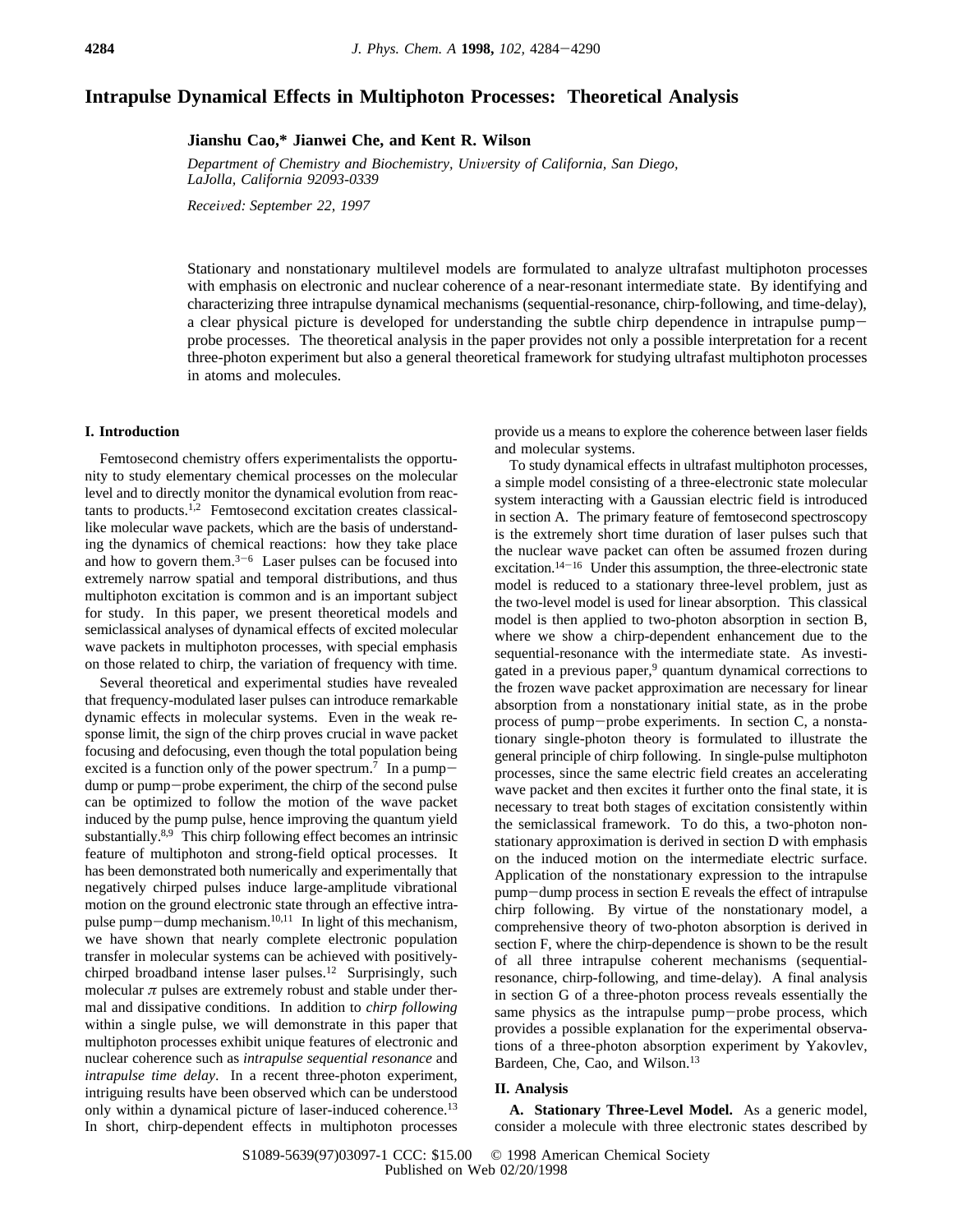#### Two-photon Absorption



**Figure 1.** A schematic diagram of a two-photon process where a molecule in the ground state  $|0\rangle$  is excited by a nearly resonant electric field to a final electronic state  $|2\rangle$  via an intermediate state 1).  $x_0$  is the center of the Franck-Condon regime, or equivalently the center of the ground-state distribution, and  $x_1$  is the displaced center of the excited wave packet. The three intrapulse dynamical mechanisms (from top to bottom, sequential-resonance, time-delay, and chirp following) are illustrated with corresponding expressions.

three electronic Hamiltonians,  $\hat{H}_0$  for the ground state  $|0\rangle$ ,  $\hat{H}_0$ for the intermediate excited state  $|1\rangle$ , and  $\hat{H}_2$  for the final state |2〉. As shown schematically in Figure 1 and summarized in section F, this three-level molecule then couples via a dipole interaction to a time-dependent electric field which is treated classically as  $\epsilon(t) = E(t) + E^*(t)$ . By definition, two-photon absorption is the excitation process from the ground state  $|0\rangle$ through the intermediate state  $|1\rangle$  to the final state  $|2\rangle$ . Because the fluorescence detection time  $t_f$  is set to be much larger than the pulse duration  $\tau$ , the wave function at  $t_f$  can be expressed as  $\psi_2(t_f) = e^{-i\hat{H}_2 t_f/\hbar} \psi_2$ , where  $\psi_2$  is given, to second order in the dinole interaction as the dipole interaction, as

$$
\psi^{(2)} = (i/\hbar)^2 \int_{-\infty}^{\infty} dt_2 \int_{-\infty}^{t_2} dt_1 \hat{G}(t_2, t_1) \epsilon(t_2) \epsilon(t_1) \psi_0 \qquad (1)
$$

Here,  $\hat{G}$  is a two-time Green function defined as

$$
\hat{G}(t_2, t_1) = e^{i\hat{H}_2 t_2/\hbar} e^{-i\hat{H}_1(t_2 - t_1)/\hbar} e^{-i\hat{H}_0 t_1/\hbar}
$$
(2)

where the transition dipole moments are assumed to be constants and are omitted without causing any confusion. The electric field in eq 1 is assumed to take the general form of a chirped Gaussian pulse, defined as

$$
E(t) = E_0 \exp\left[-\frac{t^2}{2\tau^2} - i\omega_0 t - i c \frac{t^2}{2}\right]
$$
 (3)

where four parameters are employed to characterize the light pulse: an amplitude  $E_0$ , a carrier frequency  $\omega_0$ , a temporal width *τ*, and a linear chirp rate *c*, respectively. The chirp describes the drift of the instantaneous frequency with time and thus represents phase modulation in the laser field. The Fourier transform of the field gives

$$
\tilde{E}(\omega) = \tilde{E}_0 \exp\left[-\frac{(\omega - \omega_0)^2}{2\gamma}\right] =
$$

$$
\tilde{E}_0 \exp\left[-\frac{(\omega - \omega_0)^2}{2\Gamma} - i c' \frac{(\omega - \omega_0)^2}{2}\right] (4)
$$

where  $\gamma$  is the complex frequency width defined as  $\gamma^2 = 1/\tau^2$ + i*c* with Re( $1/\gamma^2$ ) =  $1/\Gamma^2$  and Im( $1/\gamma^2$ ) = *c'*. By definition, the bandwidth is given as  $\Gamma^2 = 1/\tau^2 + c^2 \tau^2$  and the linear frequency chirp rate is given as  $cT^2 = c\tau^2$ . For simplicity, the

analysis in this section is formulated in the time domain representation. However, under real experimental conditions, the electric field is often characterized by its frequency chirp *c*′ based on a fixed power spectrum with a given bandwidth Γ. The Fourier transformation between eqs 3 and 4 allows us to establish relations between temporal and frequency domain parameters. For example, the pulse duration  $\tau$  is given by  $\tau^2$  $= 1/\Gamma^2 + (c'\Gamma)^2$ , indicating that  $\tau$  increases with the linear frequency chirp rate *c*′. By the same token, to conserve the integrated intensity  $P = \pi E_0^2 \tau$ , the peak field amplitude  $E_0$ <br>decreases with  $\tau$  or equivalently with  $c'$ . The Gaussian field decreases with *τ* or equivalently with *c*′. The Gaussian field and related features discussed here will be useful for obtaining closed-form analytical results.

With the progress of ultrafast laser techniques, the pulse duration can be sufficiently short that the nuclear configuration is approximately frozen during the impulsive excitation. This observation constitutes the core assumption underlying the frozen wave packet approximation of linear absorption, namely, the stationary two-level-system models.<sup>14,15,9</sup> By virtue of the same approximation, we ignore the kinetic energy operators in the two-time Green function and recast eq 2 as

$$
\hat{G}(t_2, t_1) = \exp[i\omega_2(x)t_2 + i\omega_1(x)t_1]
$$
 (5)

where  $\hbar \omega_1(x) = V_1(x) - V_0(x)$  are  $\hbar \omega_2(x) = V_2(x) - V_1(x)$  are the vertical transition energies between the two electronic states involved, respectively. In evaluating the population on the final state, the relevant quantity is the average of the Green functions over the distribution  $\rho_0(x)$  on the ground-state surface. The initial distribution is usually well-localized around the center of the Franck-Condon regime at  $x_0$  so that the average over  $\rho_0(x)$  can be replaced by the value evaluated at  $x_0$ , giving

$$
\operatorname{Tr}[\hat{G}^+(t'_2,t'_1)\hat{G}(t_2,t_1)\rho_0] \approx G_0^+(t'_2,t'_1)G_0(t_2,t_1) \tag{6}
$$

where the plus sign denotes the corresponding complex conjugate. Here, the value of  $G_0$  at  $x_0$  is explicitly given as

$$
\hat{G}(t_2, t_1) \to G_0(t_2, t_1) = \exp[i\omega_2(x_0)t_2 + i\omega_1(x_0)] \tag{7}
$$

where the equivalence indicated by the arrow holds only for the evaluation of the final population. The simple three-level expression in eq 7 is the starting point for the two-photon absorption discussed in section B.

**B. Stationary Analysis of Two-Photon Absorption: Intrapulse Sequential Resonance.** The two-photon analysis presented here serves as a basis for understanding other nonlinear processes, including those described in later subsections. By virtue of the frozen wave packet approximation, we have shown in a previous paper<sup>9</sup> that two-photon absorption can be simplified to a single-photon process with an effective field and with a prefactor which is only a function of the spectrum, if the off-resonant detuning is much larger than the bandwidth. Here, we review the three-level-model of twophoton absorption and demonstrate the correlation between the sign of the chirp and the off-resonant detuning of an intermediate level.

The relevant quantity for study in this paper is the integrated fluorescence yield or equivalently the population on the final electronic state. On substituting the three-level expression of eq 7 into the second-order wave function in eq 1, we immediately obtain the expression for the population on the final state

$$
N_2 = |\int_{-\infty}^{\infty} dt_2 \int_{-\infty}^{t_2} dt_1 e^{i\omega_2 t_2 + i\omega_1 t_1} E(t_2) E(t_1)|^2 \tag{8}
$$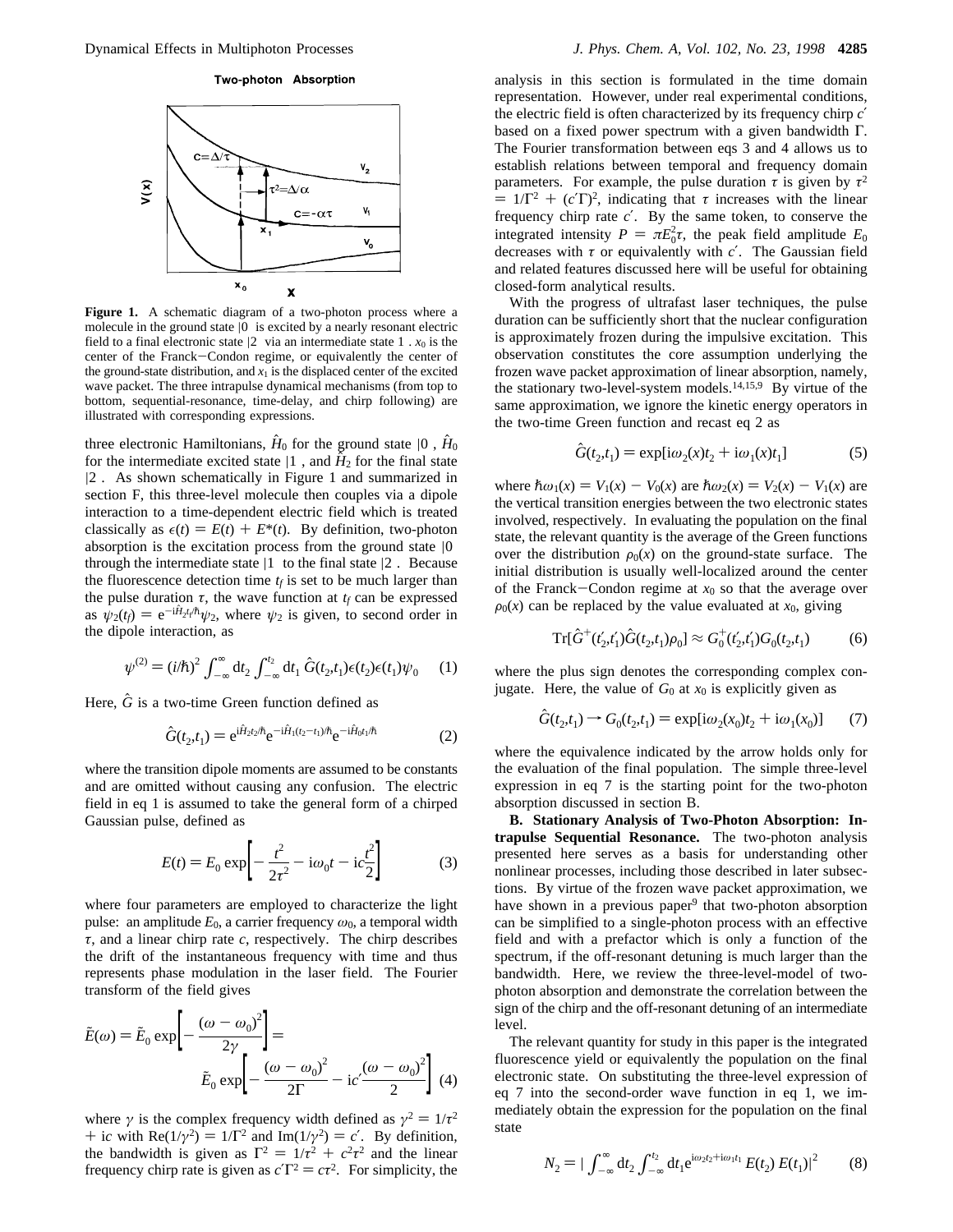where  $\omega_1$  and  $\omega_2$  are the vertical frequencies of the first and second transitions at the center of the Franck-Condon region. With the introduction of a Gaussian pulse as in eq 3 and the change of integral variables  $s = t_2 - t_1$  and  $2t = t_2 + t_1$ , the double integrals of *t* and *s* in eq 8 can be separated, giving

$$
N_2 = |C(\Delta) \int_{-\infty}^{\infty} dt \, E^2(t) e^{it(\omega_2 + \omega_1)}|^2 \tag{9}
$$

Here,  $C(\Delta)$  is the result of the *s* integration, explicitly given by

$$
C(\Delta) = \int_0^\infty ds \, \exp\left[ -\frac{s^2}{4} \left( \frac{1}{\tau^2} + ic \right) + i \frac{\Delta s}{2} \right] \tag{10}
$$

with  $\Delta = \omega_2 - \omega_1$  being the detuning of the intermediate state. When the detuning is much larger than the bandwidth (i.e.,  $\Delta$  $\gg \Gamma$ ) the absolute value of *C*( $\Delta$ ) is a function of the bandwidth and detuning only. Though derived for Gaussian pulses, the conclusion is general: If the intermediate electronic state is faroff-resonant, any two-photon process can be viewed as an singlephoton process with an effective field  $E^2(t)$  and with an effective transition dipole which includes the prefactor of *C*(∆). Consequently, the spectrum of two-photon absorption can be expressed as

$$
Q(\omega) = |\int \tilde{E}(\omega') \, \tilde{E}(\omega - \omega') \, d\omega'|^2 \tag{11}
$$

which, in contrast to linear absorption, is a function of the frequency chirp but independent of its sign. This chirp dependence in two-photon absorption has been predicted and observed experimentally.17

On completing the integral in eq 9, we obtain  $N_2 \propto P^2/\tau\Gamma$ for  $\Delta \gg \Gamma$ , indicating an inverse dependence on the pulse duration for a fixed power spectrum. This agrees with the observation that the yield of two-photon absorption depends on the peak intensity, which decreases with the pulse duration. From this consideration, the transform-limited pulse with a minimal *τ* is preferable. However, when the intermediate state is on resonance,  $\Delta = 0$ , the integration of *s* in  $|C(\Delta)|^2$  contributes a factor  $|C(\Delta)|^2 \propto \tau/\Gamma$  and we have  $N_2 \propto P^2/\Gamma^2$  which is factor  $|C(\Delta)|^2 \propto \tau/\Gamma$  and we have  $N_2 \propto P^2/\Gamma^2$  which is independent of the frequency chirp. In general, for an *n*-photon process with *l* resonances including the final state, the final population is given by  $N \propto P^n/\Gamma^l \tau^{n-l}$ , indicating resonance enhancement in intensity dependence.

An interesting situation arises when the detuning is comparable to the bandwidth, (i.e.,  $\Delta \approx \Gamma$ ). The prefactor  $C(\Delta)$  in eq 10 can be expressed in terms of a complex error function and is generally a function of the chirp. The absolute value of  $C(\Delta)$ is maximized when the imaginary part of the exponent in eq 10 approaches zero, that is,  $(s\Delta/2 - cs^2/4) \approx 0$ . Using the pulse duration  $\tau$  for the average value of the *s* integral, (i.e., *s*  $\propto \tau$ ) we obtain an estimation for the optimal linear chirp rate

$$
c \propto \frac{\Delta}{\tau} \tag{12}
$$

indicating a correlation between the sign of the chirp and the off-resonance detuning of the intermediate state. This correlation can be understood by the fact that the quantum yield of multiphoton processes is enhanced dramatically by resonance with an intermediate state. Due to the optimal chirp in eq 12, the drift of the instantaneous frequency of the laser field is such that in the first half pulse it is resonant with the first transition and in the second half pulse with the second transition. As demonstrated in Figure 2, the matching of the phase modulation in the electric field and the detuning of the electronic levels

Intra-Pulse Transient Resonance



Electric Field of Positive Chirp Three-Level with Positive Detuning

**Figure 2.** An illustration of intrapulse sequential resonance. The left image represents a positively chirped electric field  $(c' > 0)$  and the right image represents a positive detuning of the three-electronic-state system ( $\Delta > 0$ ). When chirp and the detuning are matched, a transient population can be built up on the intermediate electronic state so that the efficiency of two-photon excitation is enhanced dramatically.



**Figure 3.** A plot of the two-photon yield  $N_2$ , evaluated from eqs 9 and 10 as a function of the linear frequency chirp rate *c*′. The parameters are taken as  $\Gamma = 5$  and  $P^2/\Gamma = 1$ , and the final state is assumed to be resonant. The three curves correspond to a resonant electric field ( $\Delta$  = 0), a near-resonant electric field ( $\Delta = 5$ ), and a far-off-resonant electric field ( $\Delta = 25$ ), respectively. The result for  $\Delta = 25$  is shown after a magnification of 10 times.

results in a dynamical resonance which can build up transient population in the intermediate state though the carrier frequency is off-resonant. Unlike other intrapulse mechanisms we will discuss later, the intrapulse sequential resonance arises from electronic coherence rather than nuclear coherence and therefore can be fully described within the stationary three-level model.

As an illustrative example, the two-photon yield  $N_2$  evaluated from eqs 9 and 10 is plotted in Figure 3 as a function of the linear frequency chirp rate *c*′. The parameters are taken as Γ  $=$  5 and  $P^2/\Gamma = 1$  and the final state is assumed to be on resonance. As expected, for a resonant intermediate electronic state ( $\Delta = 0$ ), the yield is a constant independent of *c'*. With a moderate detuning ( $\Delta = 5$ ), the peak at a positive chirp rate confirms the relationship in eq 12 resulting from intrapulse sequential resonance. For the case of large detuning ( $\Delta = 25$ ), the yield is significantly reduced and exhibits an inverse dependence on the pulse duration.

In most two-photon absorption processes, the detuning is sufficiently large that the sign effect of the chirp is insignificant. However, if the intermediate state becomes resonant or nearly resonant, the vibrational coherence of the molecular wave packet created by the first photon also become important. Therefore, the chirp dependence in two-photon absorption is the result of the two competing mechanisms, which will be the topic of section F.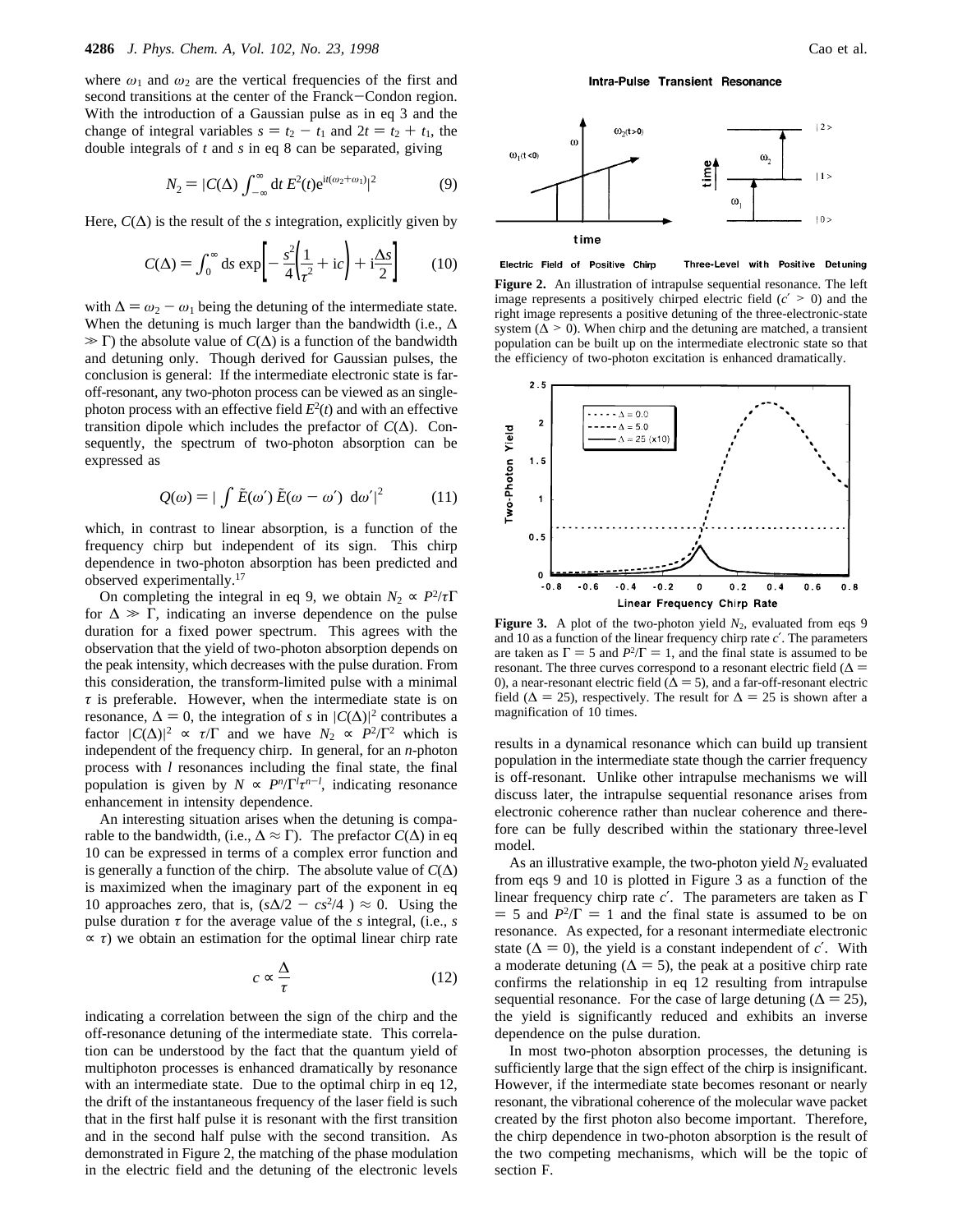**C. Linear Theory of Chirp Following.** In contrast to linear-response excitation from a stationary ground electronic state, the excited state population resulting from linear excitation of a nonstationary wave packet correlates strongly to the chirp. Since the nonstationary wave packet has to be prepared by a pump pulse, the full treatment of pump-probe experiments should be carried out within the framework of nonlinear absorption. Nevertheless, if the pulse durations of pump and probe fields are much shorter than the delay time between the two pulses, the sequential pump and probe processes can be treated as two separated linear optical processes. With this consideration, in a previous paper, $9$  we have incorporated higher order quantum correction terms into the classical two-levelsystem model and thus generalized the frozen wave packet approximation to treat nonstationary wave packets. On the basis of this approach, we have theoretically justified the relation between the linear chirp rate of the optimal probe pulse and the velocity of the wave packet being probed, which has been predicted earlier by numerical simulation.8 This chirp following effect proves to be an important aspect of nuclear coherence in the nonlinear optical processes discussed in this paper. For this reason, we present here a nonstationary linear absorption model to supplement the analysis in the previous paper.9

For a wave packet whose center moves on a given trajectory  $x(t)$ , the population excited by a probe field  $E_2(t)$  can be written as

$$
N_2 = \int dt'_2 \int dt_2 \langle \psi_1(t'_2) | e^{-i\hat{H}_2(t'_2 - t_2)\hbar} \psi_1(t_2) \rangle E^*(t'_2) E(t_2)
$$
  
= 
$$
\int dt \int ds \langle \psi_1(t) | e^{i\hat{H}_2 s/2} e^{-i\hat{H}_1 s/\hbar} e^{i\hat{H}_2 s/2} | \psi_1(t) \rangle E^*(t + s/2) (13)
$$

where  $s = t'_2 - t_2$  and  $2t = t'_2 + t_2$ . The operator in the bracket is symmetric and therefore can be expanded to second order as  $e^{is\omega_2(x)}$  with  $\hbar\omega_2(x) = H_2 - H_1$ . Assuming that the wave packet is well-localized so that the average over the probability distribution can be replaced by the expression evaluated at the center of the distribution, we have

$$
N_2 \approx \int \mathrm{d}t \int \mathrm{d}s \, \mathrm{e}^{-\mathrm{i}s\omega[x(t)]} E^*(t+s/2) E(t-s/2) =
$$

$$
\int \mathrm{d}t F\{t, \omega_2[x(t)]\} (14)
$$

where  $F(t, \omega)$  is known as the Wigner transform of the probe field. To proceed, we use a general Gaussian form for the probe field centered at time *t*0,

$$
E(t) = E_0 \exp\left\{-\frac{(t - t_0)^2}{2\tau^2} - i \int_{t_0}^t \omega(t') dt'\right\}
$$
 (15)

whose Wigner transform is given as

$$
F(t,\omega) = E_0^2 \exp\left[-\frac{(t - t_0)^2}{\tau^2} - [\omega - \omega(t)]^2 \tau^2\right] \quad (16)
$$

Substituting the above expression into eq 14, we find the optimal condition for the maximum population

$$
\omega_2[x(t)] = \omega(t) \tag{17}
$$

which indicates that the instantaneous frequency of the pulse should follow the vertical transition frequency at the center of the moving wave packet. As a general expression for chirp following, eq 17 implies a match of the wave packet motion to the frequency drift at all times, or equivalently to all orders of the chirp. For example,<sup>8,9</sup> expanding eq 17 at  $t_0$  to zero and linear orders, we have  $\omega_2(x_0) = \omega(t_0)$  and  $\nu(x_0) d\omega_2(x_0)/dx =$  $c(t_0)$ , with  $x_0 = x(t_0)$  and  $v(x_0) = dx(t_0)/dt$ . In fact, by optimizing the chirp at a given time  $t_0$ , one can estimate the local potential energy surface and, by repeating the procedure at various delay times, one can in principle map out the potential energy surface along the trajectory *x*(*t*).

**D. Nonstationary Three-Level Model.** As long as the pulse duration is sufficiently short, the frozen wave packet approximation is useful for describing linear and nonlinear absorption if only electronic coherence is concerned. However, to reflect the nuclear coherence in multiphoton processes, one must take into account the crucial difference that the wave packet on an excited state potential surface is in motion whereas the original wave packet on the ground state potential surface is at rest. This consideration leads to a nonstationary analysis as follows.

The basic quantum propagator for any linear or nonlinear optical excitation can be written as

$$
\hat{K}(t) = e^{i t \hat{H}'/\hbar} e^{-i t \hat{H}/\hbar}
$$
\n(18)

where, as before, the transition dipole operator is assumed as a constant. Any optical process can be formulated as the action of this propagator or its product on the initial wave function integrated over time variables with the corresponding laser fields. Making use of the well-known operator identity  $e^A e^B =$  $e^{\hat{A} + \hat{B} + 1/2[\hat{A}, \hat{B}]}$ , we have

$$
\hat{K}(t) = e^{iV(x)t/2\hbar} e^{-i\hat{\eta}(x)\hat{p}/\hbar} e^{iV(x)t/2\hbar}
$$
\n(19)

where  $V = H' - H$  is the potential difference,  $\hat{p}$  is the momentum operator, and  $\eta(x) = -t \nabla V(x)/m$ , with  $\nabla$  being the spatial derivative, is the displacement of the wave packet due to the acceleration on the excited electronic surface during the excitation. When applied to the wave function  $\psi(x)$ , eq 19 leads to

$$
\hat{K}(t)\psi(x) = \exp\left\{\frac{\mathrm{i}t}{2\hbar}[V(x) + V(x')] \right\}\psi(x') \tag{20}
$$

where  $x' = x - \eta(t)$  includes a semiclassical correction because of the noncommutation of the kinetic and potential energy operators. If the second-order quantum correction is ignored, the wave packet is stationary during excitation and thus the stationary three-level expression in section A can be recovered. It is therefore not surprising that the nonstationary expression in eq 20, when applied to detecting wave packet motion in pump-probe experiments, leads to exactly the same result as the generalized Bersohn-Zewail model proposed in a previous paper.9

It is well-known that the total linear absorption cross section, or equivalently, the total fluorescence yield of single-photon excitation, is only a function of the power spectrum of the laser field and hence independent of its frequency chirp.18 However, as indicated by eq 20, the chirp has significant effects on the phase space distribution of the excited state wave function (i.e., the position and momentum of the wave packet created on the excited state surface). From the viewpoint of the eigenstate distribution, the chirp modulates the phase coherence among the eigenlevels of the excited wave function, which cannot be detected from the total LIF yield of single-photon absorption but can be measured by second and higher order optical processes.

The operator expression in eq 20 is general and applies to all linear and nonlinear optical processes. For the special case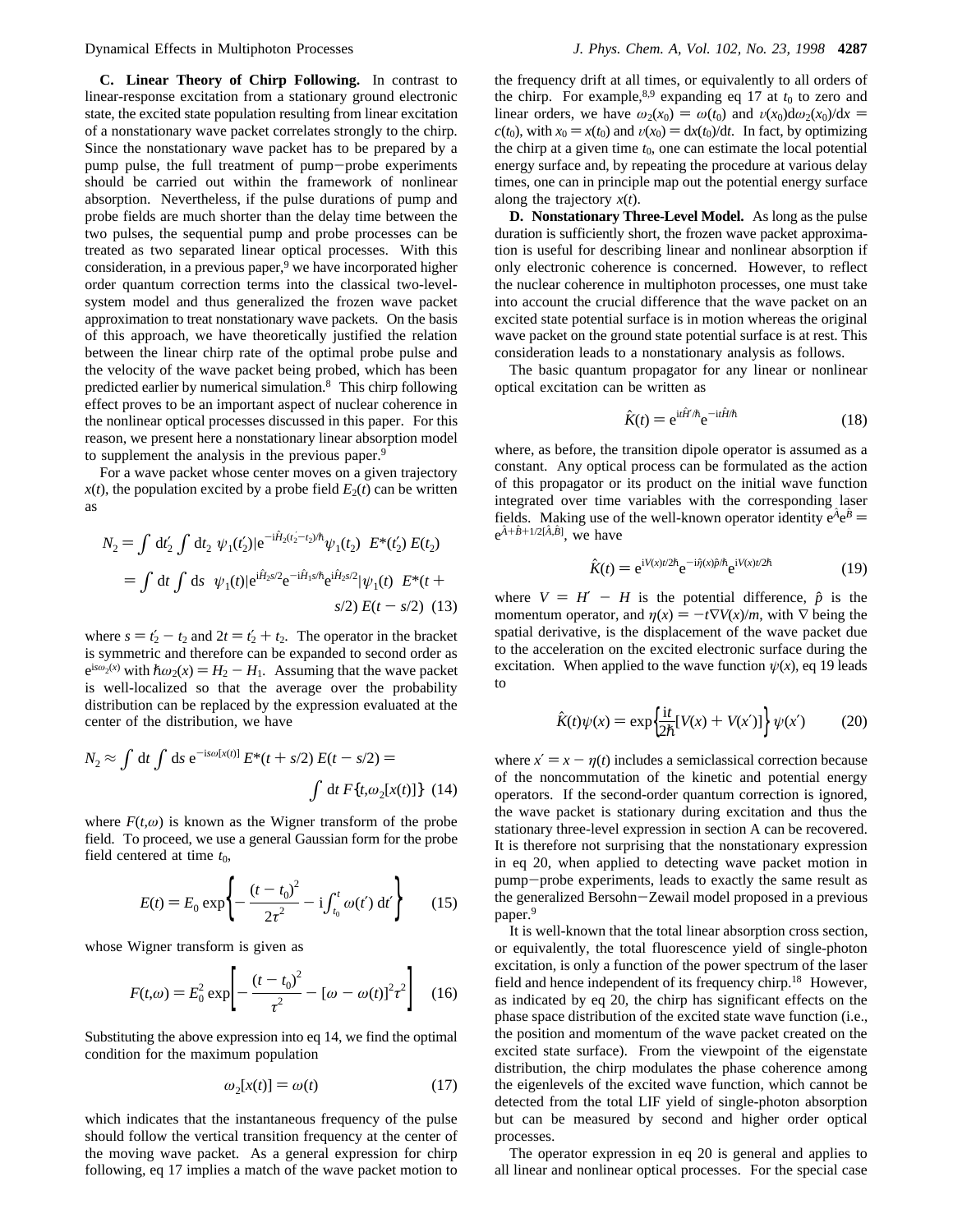of two-photon optical excitation involving three electronic states, further approximations lead to a simpler but equally effective expression. To be specific, we notice that the initial wave packet is stationary on the ground electronic surface and that the wave packet motion on the final electronic surface is irrelevant as far as the final population is concerned. Consequently, the kinetic energy operators in the initial and final Hamiltonians can be ignored and only the wave packet motion on the intermediate electronic surface needs to be considered. By expanding the quantum operator on the intermediate state to second order in time, we can reduce the two-time Green function in eq 2 to

$$
\hat{G}(t_2, t_1) = e^{i\omega_2(x)t_2} \exp[-i\hat{\eta}(x)\hat{p}/\hbar + O(s^3)]e^{i\omega_1(x)t_1} \quad (21)
$$

where  $\hbar \omega_1(x) = V_1(x) - V_0(x), \hbar \omega_2(x) = V_2(x) - V_1(x), s = t_2$  $- t_1 \geq 0$ , and  $\eta(x) = f_1(x)s^2/2m$  which is the displacement of the wave packet due to the force  $f_1(x) = -\nabla V_1(x)$  on the excited state  $|1\rangle$  during the excitation. In evaluating the population on the final state  $|2\rangle$ , a similar argument as in eq 7 leads to

$$
\hat{G}(t_2, t_1) \to G_0(t_2, t_1) = \exp[i\omega_2(x_1)t_2 + i\omega_1(x_0)] \quad (22)
$$

with  $x_1 = x_0 + \eta(x_0)$  being the displaced center of the wave packet on the excited state surface. On expanding  $\omega_2(x_1)$  to linear order, we obtain

$$
\omega_2(x_1) \approx \omega_2(x_0) - \alpha(x_0)s^2 \tag{23}
$$

with  $\alpha(x_0) = \nabla \omega_2 \nabla V_1/2m$ . In comparison with the expression in eq 7, the second term in eq 22 represents a quantum correction to the classical three-level model, that is, the nonstationary effect. Equation 2 along with eq 23 forms one of the central results of this work which is used throughout the rest of the paper.

**E. Beyond Linear Absorption: Intrapulse Chirp Following.** As the intensity of a light field increases, the optical excitation process starts to deviate from the linear response regime. The leading order correction to linear absorption is population back-transfer from the excited to the ground electronic state [i.e., the intrapulse pump-dump mechanism discussed by Ruhman and Kosloff,<sup>10</sup> which is the simplest case of a second-order process). We include it here to exemplify the general principle of chirp following within a single electric field.

The second order expression for the population on the ground state can be written, under the rotating wave approximation, as

$$
N_0^{(2)} = |\int_{-\infty}^{\infty} dt_2 \int_{-\infty}^{\infty} dt_1 \hat{G}(t_2, t_1) E^*(t_2) E(t_1)|^2 \qquad (24)
$$

which is similar to eq 8 except that the final state is the same as the initial ground state,  $|2\rangle$ . Following the same argument in eqs 22 and 23, the Green function in eq 24 becomes

$$
\hat{G}(t_2, t_1) \to G_0(t_2, t_1) \approx \exp[-i\omega_1(x_0)t_2 + i\alpha s^2 t_2 + i\omega_1(x_0)t_1]
$$
\n(25)

where identity  $\omega_2(x) = -\omega_1(x)$  is used and  $s = t_2 - t_1$ . Since  $x_0$  is the equilibrium center of the ground state distribution, we have  $\nabla V_0(x_0) = 0$  and hence

$$
\alpha = \nabla \omega_1 \nabla V_1 / 2m = (\nabla V_1)^2 / 2m\hbar \ge 0 \tag{26}
$$

where  $x_0$  is omitted without causing confusion. Next, making use of the Gaussian functional form of the laser field in eq 3 and the linear transformation of  $s = t_2 - t_1$  and  $2t = t_2 + t_1$ , we obtain the expression for the back-transfer population

Intra-Pulse Pump-Dump



**Figure 4.** A schematic illustration of intrapulse pump-dump. With a displacement of the center of the excited wave packet from  $x_0$  to  $x_1$ , the resonance frequency decreases accordingly ( $\alpha$  < 0). When this frequency shift is matched, a negatively chirped pulse leads to optimal back-transfer efficiency.



**Figure 5.** A plot of the pump-dump population in eq 27 as a function of the linear frequency chirp rate  $c'$  for a resonant electric field of  $\Gamma =$ 1,  $\Delta = 0$ , and *P* = 1. The three curves correspond to a stationary wave packet ( $\alpha = 0$ ), a slow acceleration ( $\alpha = 0.1$ ), and a fast acceleration  $(\alpha = 1)$ , respectively.

$$
N_0^{(2)} = \frac{P^2}{\Gamma \tau} |C(\Delta)|^2
$$
 (27)

where the integration over the *s* variable is explicitly given as

$$
C(\Delta) = \int_0^\infty ds \exp\left[ -\frac{s^2}{4\tau^2} - \frac{\tau^2 s^2}{4} (c + \alpha s)^2 - is\Delta + i\frac{\alpha}{2} s^3 \right]
$$
(28)

with the detuning  $\Delta = \omega_1(x_0) - \omega_0$ . Optimizing  $N_0^{(2)}$  requires<br>the minimization of the square term of the exponent in  $C(\Delta)$ the minimization of the square term of the exponent in  $C(\Delta)$ (i.e.,  $(c + \alpha s)^2 \approx 0$ ). Since the average value of *s* is on the order of the pulse duration  $\tau$  (i.e.,  $s \propto \tau$ ) we then obtain an estimation for the optimal linear chirp rate as

$$
c \approx -\alpha \tau \tag{29}
$$

Because  $\alpha$  given in eq 26 is positive, the optimal chirp is always negative.

The physical implication of eq 29 corresponds exactly to the optimal intrapulse pump-dump mechanism, as illustrated in Figure 4, where back transfer is optimized with the negative chirp which follows the wave packet's moving down the potential slope. As an example, the pump-dump population in eq 27 is plotted in Figure 5 as a function of the linear frequency chirp rate for a resonant electric field of  $\Gamma = 1, \Delta =$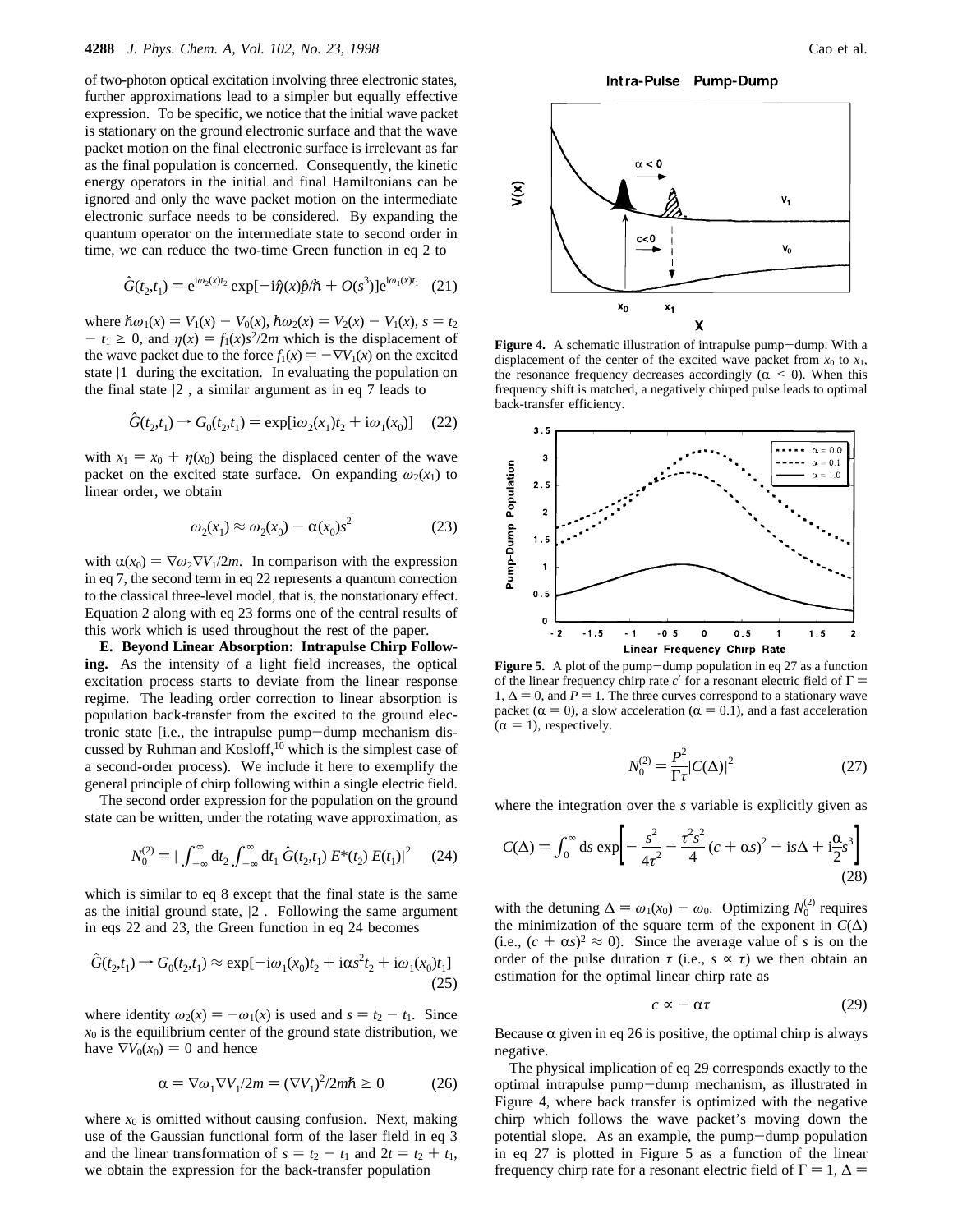0, and  $P = 1$ . Without nuclear motion, the stationary model with  $(\alpha = 0)$  results in a yield function of  $N_0^{(2)} \propto 1/\tau$ ,<br>independent of the sign of the chirp. Once wave packet motion independent of the sign of the chirp. Once wave packet motion is incorporated, the peak of the curve shifts from zero chirp to the negative side, indicating that the optimal pulse has a negative chirp as the result of intrapulse chirp following.

As the intensity further increases, higher order corrections beyond second order become more important and nonperturbative effects such as Rabi oscillation and adiabatic inversion become dominant. In fact, the opposite argument to the pumpdump mechanism leads to a proposal of using positively chirped pulses for electron population inversion, which proves to be a key component in a newly developed  $\pi$  pulse theory for molecular systems.12 Though derived in the framework of second-order theory, the relation in eq 29 remains valid in the strong response regime if *s* is estimated using the time when the Rabi oscillation reaches the first peak.

**F. Nonstationary Analysis of Two-Photon Absorption: Intrapulse Pump**-**Probe Time Delay and General Solution.** Consider a special situation of two-photon absorption where the transition frequencies from the ground to the intermediate excited state and from the excited to final state are nearly the same and the laser frequency is resonant or close to resonant with both frequencies. In a sense, this process can be viewed as a coherent pump-probe process within a single electric field, in contrast with sequential pump-dump experiments using two delayed laser pulses. As indicated in section B, a detailed analysis is needed for a full account of subtle dynamical effects.

We begin by writing the population on the final state as

$$
N_2 = |\int_{-\infty}^{\infty} dt_2 \int_{-\infty}^{t_2} dt_1 e^{i\omega_2(x_1)t_2 + i\omega_1(x_0)t_1} E(t_2) E(t_1)|^2
$$
 (30)

where the nonstationary expression in eq 22 is used. In eq 30,  $\omega_1(x_0)$  is the vertical frequency of the first transition at the center of the Franck-Condon region and  $\omega_2(x_1)$  is the vertical frequency of the second transition at the center of the linearly accelerating wave packet created by the first transition. We assume that the carrier frequency of the field is in resonance with the first transition (i.e.,  $\omega_1(x_0) = \omega_0$ ) but is off-resonant with the second transition with the detuning given as  $\Delta$  =  $\omega_2(x_0) - \omega_0$ . Again, making use of the linear expansion for *ω*<sup>2</sup> in eq 23, substituting the Gaussian pulse in eq 30 and changing integration variables to  $s = t_2 - t_1$  and  $2t = t_2 + t_1$ , we can rearrange eq 30 in terms of *s* and *t*. However, due to the *η* term, the integrations of *s* and *t* are coupled to high orders and therefore cannot be separated, implying that the effective field as defined in eq 9 is no longer possible. On completing the integration of *t*, we obtain

$$
N_2 = \frac{P^2}{\Gamma \tau} |C(\Delta)|^2 \tag{31}
$$

where the *s* integral is explicitly expressed as

$$
C(\Delta) = \int_0^\infty ds \, \exp\biggl[ -\gamma^2 \frac{s^2}{4} - \frac{(\Delta - \alpha s^2)^2}{4\gamma^2} + i(\Delta - \alpha s^2) \frac{s}{2} \biggr] \tag{32}
$$

with  $\gamma^2 = 1/\tau^2 + i\epsilon$ . This general solution in eqs 31 and 32 is the final result of this paper. Based on this model, maximizing the intrapulse pump-probe yield requires the optimization of pulse parameters such that the expression in eq 31 reaches a global maximum for a given set of conditions. The optimization of eq 31 is discussed as follows.

*1.* As stated earlier, for two-photon absorption with a nearresonant intermediate state, the quantum yield is independent of the frequency chirp or the pulse duration for a fixed power spectrum. This predication can be confirmed by integration of the first term of the exponent in eq 32. The contribution from the real part of the second term of the exponent in eq 32,  $-(\Delta)$  $-\alpha s^2$ <sup>2</sup>/4Γ<sup>2</sup>, with  $\Gamma = 1/\tau^2 + c^2 \tau^2$ , can be optimized by setting  $\Delta - \alpha s^2 \approx 0$ . Using  $s \propto \tau$ , we obtain the estimate for the optimal pulse duration,

$$
\tau^2 = \frac{\Delta}{\alpha} \tag{33}
$$

which is valid if  $\Delta/\alpha > 0$ . Physically, such an optimal duration exists only if the excited wave packet moves in a direction which decreases the detuning. In a sense, this effect is the analogue of time delay in pump-probe experiments and is thus called the *intrapulse time-delay* mechanism. For a given power spectrum with a fixed  $\Gamma$  and *P*, the pulse duration  $\tau$  increases with the linear frequency chirp rate, as described by  $\tau^2 = 1/\Gamma^2$ +  $c^2T^2$ . Therefore, the yield, as a function of the linear<br>frequency chirp rate, has a single peak for  $\Delta/\alpha$  < 0 and two frequency chirp rate, has a single peak for  $\Delta/\alpha \le 0$  and two peaks with opposite sign for  $\Delta/\alpha \gg 0$ . The intrapulse timedelay mechanism has been first observed and explained by Yakovlev, Bardeen, Che, Cao, and Wilson in a recent threephoton experiment.13

2. Since the pulse duration is a function of  $c^2$ , the analysis, based on the real part of the exponent in eq 32, cannot determine the sign of the optimal chirp when there are two peaks of opposite sign. The contribution from the imaginary part of the exponent in eq 32 can by optimized by setting  $-cs^2/4 + (\Delta (\alpha s^2)s/2 \approx 0$ . Again, using the pulse duration  $\tau$  for the value of *s* (i.e.,  $s \propto \tau$ ) we find the expression for the optimal chirp

$$
c \propto \frac{\Delta}{\tau} - \alpha \tau \tag{34}
$$

which also gives the sign of *c*′. It is easy to recognize that the first term in eq 34 is the same as eq 12 in section B, which results from the correlation between the detuning and the chirp (*intrapulse sequential resonance*), and the second term in eq 34 is the same as eq 29 in section E, which describes the correlation between the wave packet motion and the chirp (*intrapulse chirp following*). Therefore, the sign of the optimal chirp is the consequence of the two competing mechanisms. In the case of a single peak,  $\Delta/\alpha \leq 0$ , the contributions from the two mechanisms have the same sign and hence the sign of the optimal chirp remains the same. In the case of two peaks,  $\Delta/\alpha$ > 0, the contributions from the two mechanisms have the opposite sign so that the optimal chirp for the maximum yield changes sign as the detuning  $\Delta$  increases.

The three dynamical effects from eq 32 (i.e., sequentialresonance, chirp-following, and time-delay) are illustrated schematically in Figure 1 and the overall chirp dependence in a pump-probe process is their combined result. To verify the analysis, we numerically evaluate the two-photon yield in eqs 31 and 32 as a function of the linear frequency chirp rate *c*′ for  $\Gamma = 5$ ,  $\alpha = 1$ , and  $P^2/\gamma = 1$ . As shown in Figure 6, the optimal pulse for a resonant pulse ( $\Delta = 0$ ) has a negative chirp as the result of intrapulse chirp following. With a small detuning (∆  $=$  2), there are two peaks due to intrapulse time delay, with the optimal pulse being a negative chirp. As the detuning increases to  $\Delta = 4$ , the intrapulse sequential resonance effect starts to dominate and the higher peak of the two is located on the positively chirp axis. The higher optimal peak remains positive